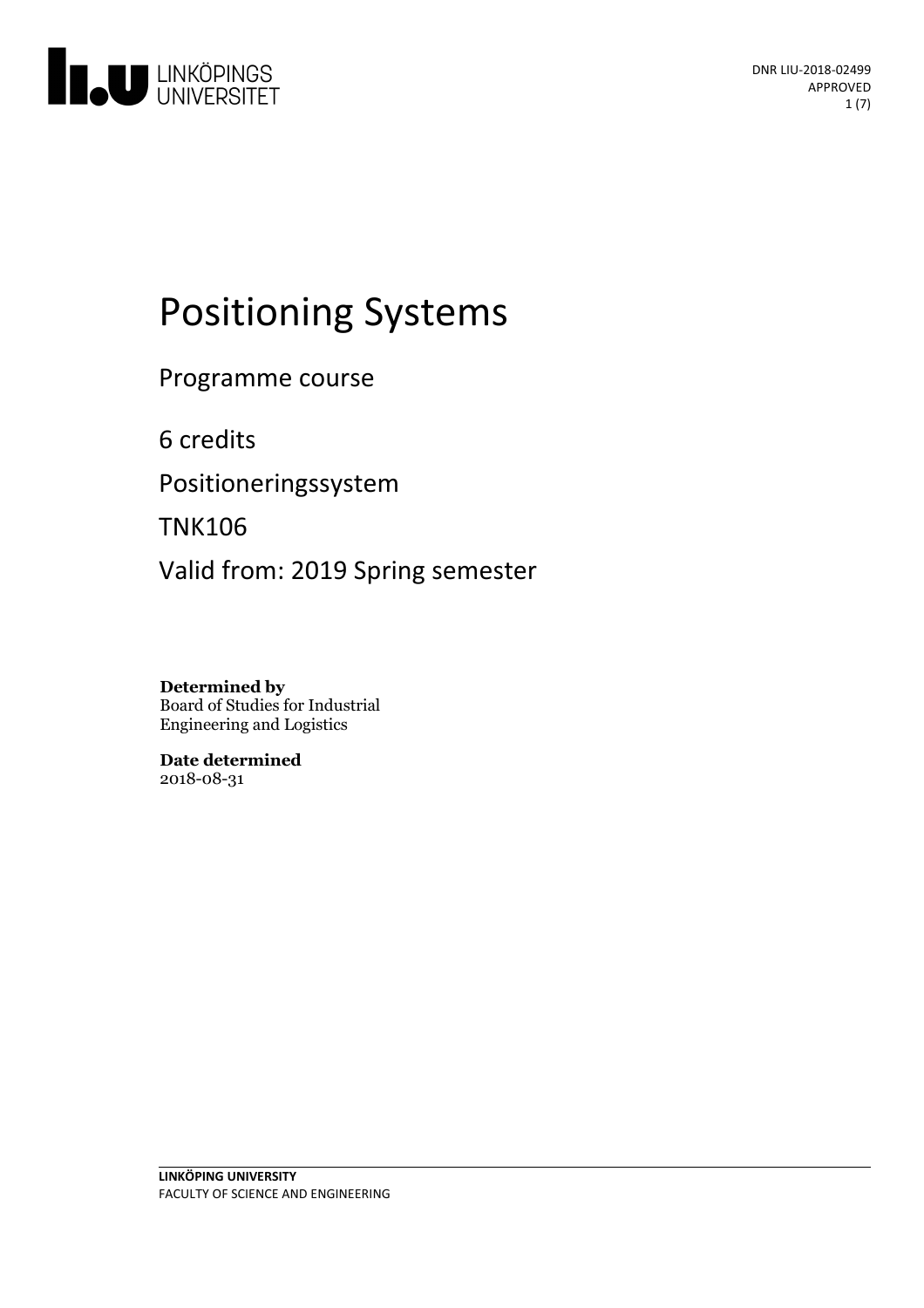### Main field of study

Electrical Engineering, Transportation Systems Engineering

Course level

Second cycle

### Advancement level

A1X

### Course offered for

- Master's Programme in Intelligent Transport Systems and Logistics
- Communications, Transport and Infrastructure, M Sc in Engineering

### Entry requirements

Note: Admission requirements for non-programme students usually also include admission requirements for the programme and threshold requirements for progression within the programme, or corresponding.

### Prerequisites

Mobile Communication and Networks

### Intended learning outcomes

The general purpose is to give theoretical as well as practical knowledge in different positioning technologies. After completing the course, the student is expected to be able to:

- Identify the most common positioning systems and their main characteristics
- Assess the potential of using different positioning systems for a certain application
- Explain the implementation principles of selected positioning systems and methods
- Given a sequence of measurements, apply different positioning methods in order to estimate the position of a target
- Perform map matching given a road network and a sequence of position estimates
- Estimate and assess the accuracy of a general positioning system
- Identify and explain measurements relevant for positioning and how they are measured in different positioning systems

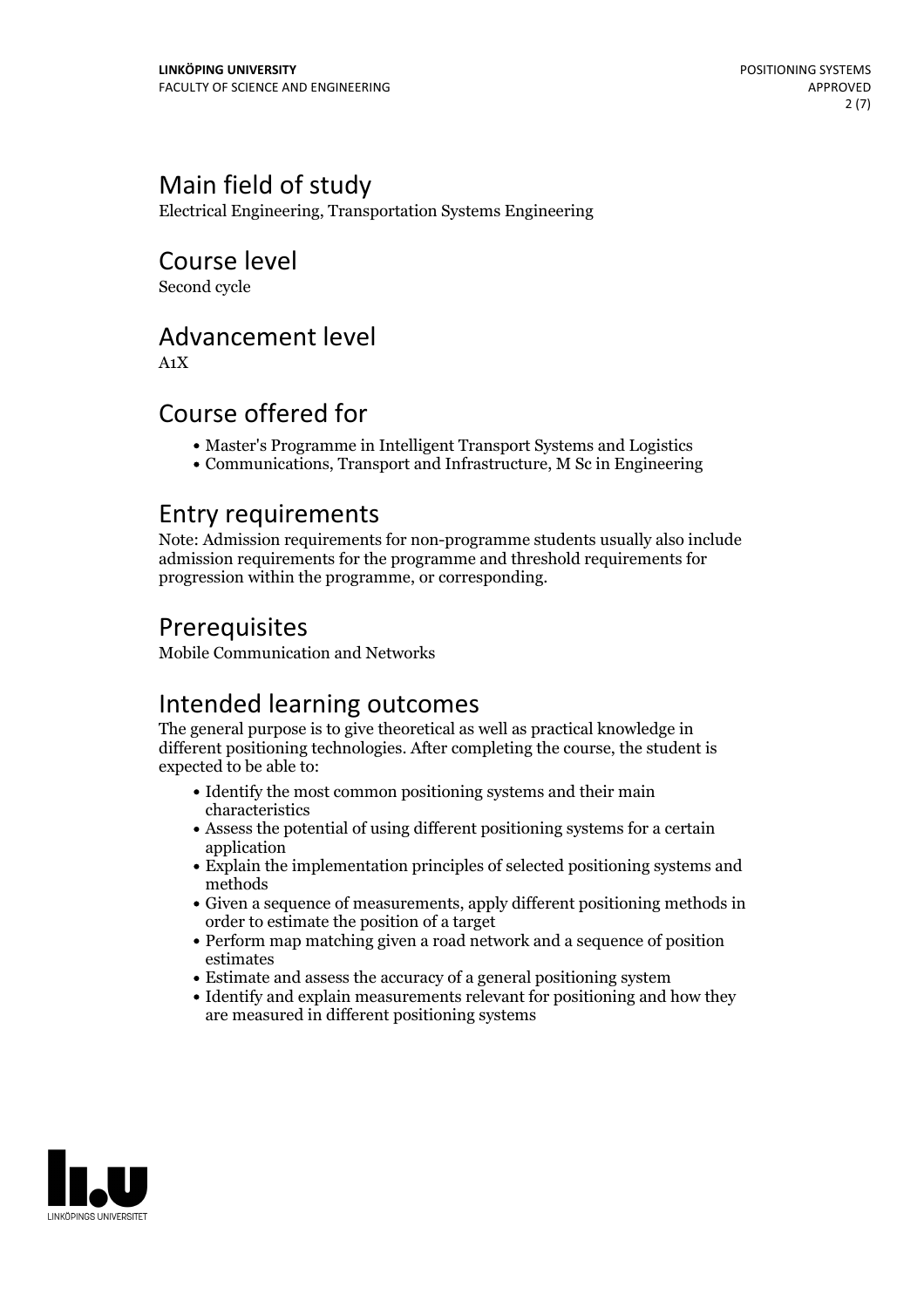**Course content**<br>Positioning systems, e.g. GNSS, cellular and WLAN. Positioning methods, e.g. ToA, TDoA, AoA and pattern matching. Range and angle measurements. Accuracy metrics and estimation. Selected topics within vehicle positioning, GIS, databases, pattern recognition and tracking.

### Teaching and working methods

The course contains lectures, tutorials and laboratory work.

### Examination

| LAB1 Laboratory work                                           | 2 credits U, G         |
|----------------------------------------------------------------|------------------------|
| UPG1 Group assignment with oral and written report.<br>Seminar | 4 credits U, $3, 4, 5$ |

### Grades

Four-grade scale, LiU, U, 3, 4, 5

### Department

Institutionen för teknik och naturvetenskap

## Director of Studies or equivalent

Erik Bergfeldt

### Examiner

David Gundlegård

### Education components

Preliminary scheduled hours: 48 h Recommended self-study hours: 112 h

### Course literature

#### **Books**

Küpper, Axel, (2005) *Location-based services : fundamentals and operation* ISBN: 0470092319, 9780470092316 Chichester : John Wiley and Sons Ltd, 2005.

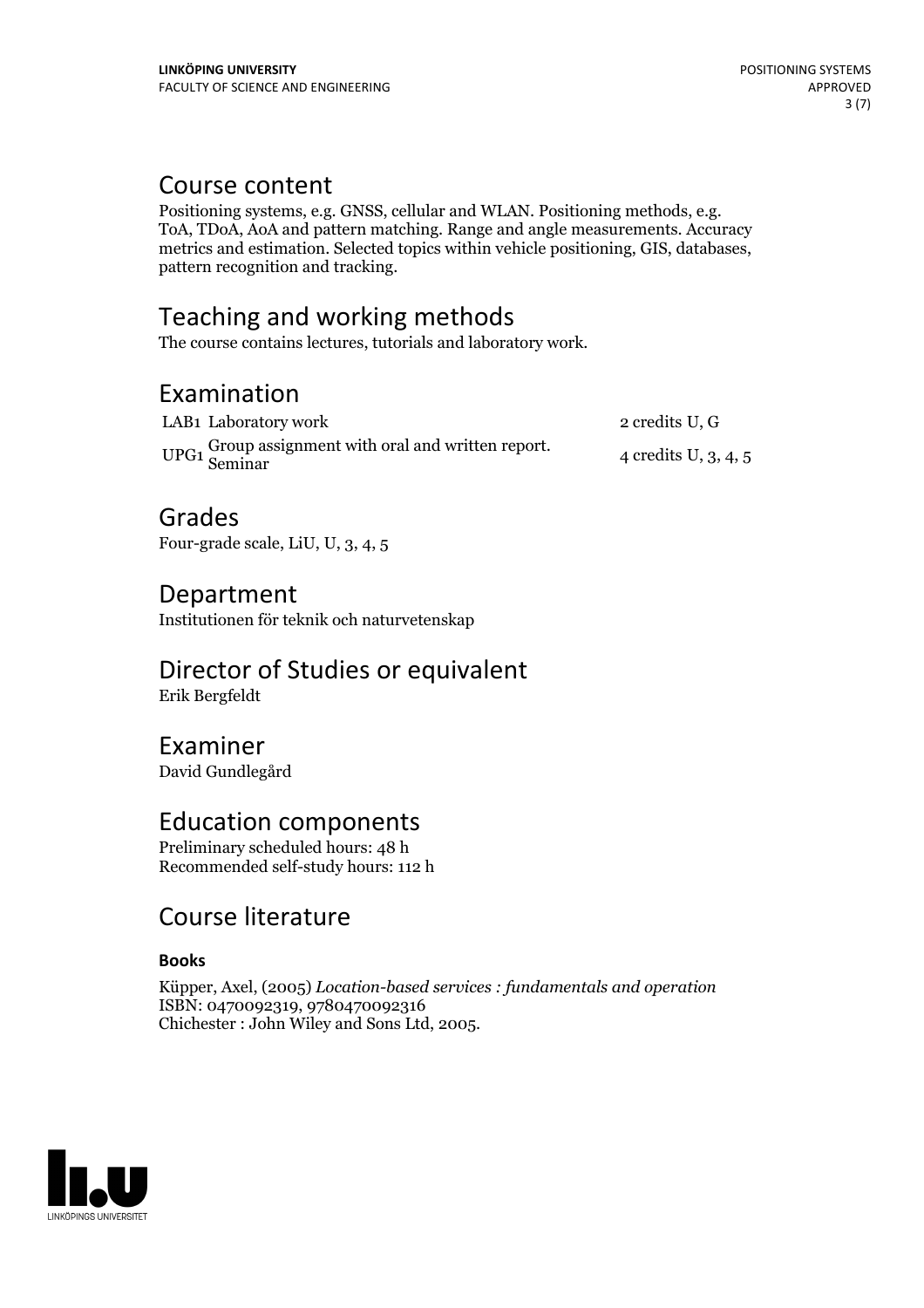### **Common rules**

#### **Course syllabus**

A syllabus has been established for each course. The syllabus specifies the aim and contents of the course, and the prior knowledge that a student must have in order to be able to benefit from the course.

### **Timetabling**

Courses are timetabled after a decision has been made for this course concerning its assignment to a timetable module. A central timetable is not drawn up for courses with fewer than five participants. Most project courses do not have a central timetable.

#### **Interrupting a course**

The vice-chancellor's decision concerning regulations for registration, deregistration and reporting results (Dnr LiU-2015-01241) states that interruptions in study are to be recorded in Ladok. Thus, all students who do not participate in a course for which they have registered must record the interruption, such that the registration on the course can be removed. Deregistration from <sup>a</sup> course is carried outusing <sup>a</sup> web-based form: www.lith.liu.se/for-studenter/kurskomplettering?l=sv.

#### **Cancelled courses**

Courses with few participants (fewer than 10) may be cancelled or organised in a manner that differs from that stated in the course syllabus. The board of studies is to deliberate and decide whether a course is to be cancelled orchanged from the course syllabus.

#### **Regulations relatingto examinations and examiners**

Details are given in a decision in the university's rule book: http://styrdokument.liu.se/Regelsamling/VisaBeslut/622678.

#### **Forms of examination**

#### **Examination**

Written and oral examinations are held at least three times a year: once immediately after the end of the course, once in August, and once (usually) in one of the re-examination periods. Examinations held at other times are to follow a decision of the board of studies.

Principles for examination scheduling for courses that follow the study periods:

courses given in VT1 are examined for the first time in March, with re-

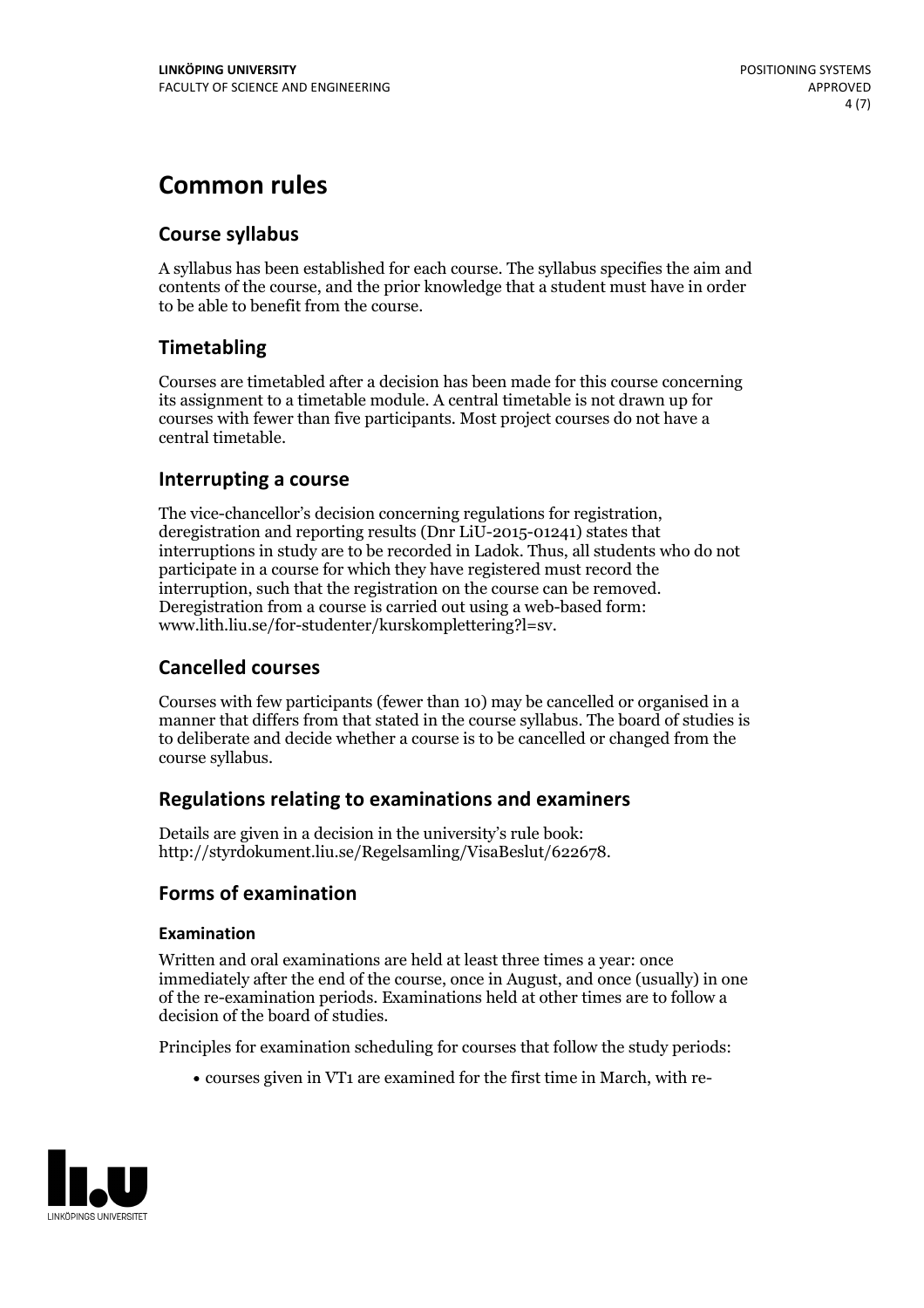examination in June and August

- courses given in VT2 are examined for the first time in May, with re-examination in August and October
- courses given in HT1 are examined for the first time in October, with re-examination in January and August
- courses given in HT2 are examined for the first time in January, with re-examination at Easter and in August.

The examination schedule is based on the structure of timetable modules, but there may be deviations from this, mainly in the case of courses that are studied and examined for several programmes and in lower grades (i.e. 1 and 2).

- Examinations for courses that the board of studies has decided are to be held in alternate years are held only three times during the year in which
- the course is given.<br>• Examinations for courses that are cancelled or rescheduled such that they are not given in one or several years are held three times during the year that immediately follows the course, with examination scheduling that corresponds to the scheduling that was in force before the course was cancelled or rescheduled.<br>• If teaching is no longer given for a course, three examination occurrences
- are held during the immediately subsequent year, while examinations are at the same time held for any replacement course that is given, or alternatively in association with other re-examination opportunities. Furthermore, an examination is held on one further occasion during the next subsequent year, unless the board of studies determines otherwise.<br>• If a course is given during several periods of the year (for programmes, or
- on different occasions for different programmes) the board orboards of studies determine together the scheduling and frequency of re-examination occasions.

#### **Registration for examination**

In order to take an examination, a student must register in advance at the Student Portal during the registration period, which opens 30 days before the date of the examination and closes 10 days before it. Candidates are informed of the location of the examination by email, four days in advance. Students who have not registered for an examination run the risk of being refused admittance to the examination, if space is not available.

Symbols used in the examination registration system:

- \*\* denotes that the examination is being given for the penultimate time.
- \* denotes that the examination is being given for the last time.

#### **Code of conduct for students during examinations**

Details are given in a decision in the university's rule book: http://styrdokument.liu.se/Regelsamling/VisaBeslut/622682.

#### **Retakes for higher grade**

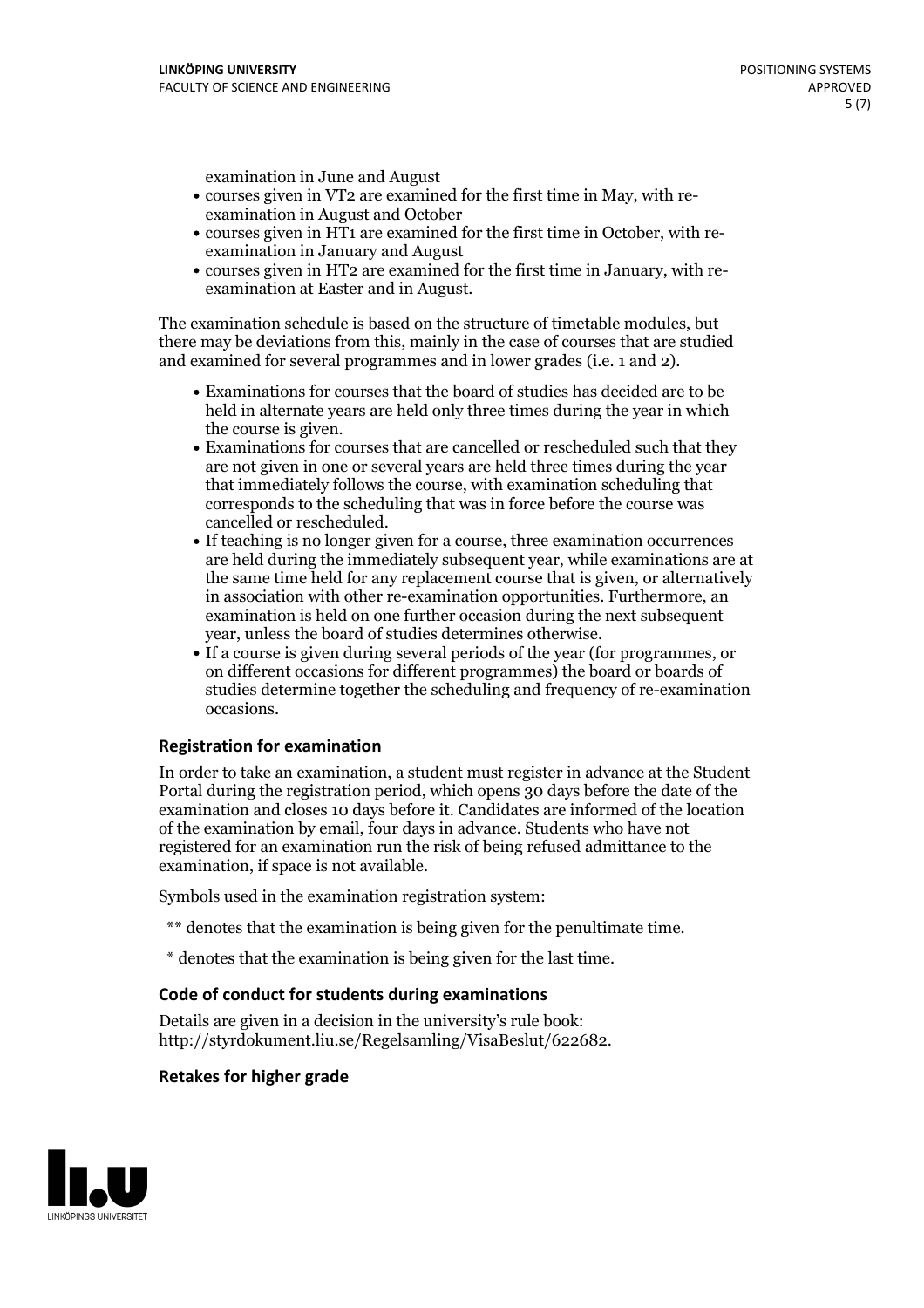Students at the Institute of Technology at LiU have the right to retake written examinations and computer-based examinations in an attempt to achieve a higher grade. This is valid for all examination components with code "TEN" and "DAT". The same right may not be exercised for other examination components, unless otherwise specified in the course syllabus.

#### **Retakes of other forms of examination**

Regulations concerning retakes of other forms of examination than written examinations and computer-based examinations are given in the LiU regulations for examinations and examiners, http://styrdokument.liu.se/Regelsamling/VisaBeslut/622678.

#### **Plagiarism**

For examinations that involve the writing of reports, in cases in which it can be assumed that the student has had access to other sources (such as during project work, writing essays, etc.), the material submitted must be prepared in accordance with principles for acceptable practice when referring to sources (references or quotations for which the source is specified) when the text, images, ideas, data, etc. of other people are used. It is also to be made clear whether the author has reused his or her own text, images, ideas, data, etc. from previous examinations.

A failure to specify such sources may be regarded as attempted deception during examination.

#### **Attempts to cheat**

In the event of <sup>a</sup> suspected attempt by <sup>a</sup> student to cheat during an examination, or when study performance is to be assessed as specified in Chapter <sup>10</sup> of the Higher Education Ordinance, the examiner is to report this to the disciplinary board of the university. Possible consequences for the student are suspension from study and a formal warning. More information is available at https://www.student.liu.se/studenttjanster/lagar-regler-rattigheter?l=sv.

#### **Grades**

The grades that are preferably to be used are Fail (U), Pass (3), Pass not without distinction  $(4)$  and Pass with distinction  $(5)$ . Courses under the auspices of the faculty board of the Faculty of Science and Engineering (Institute of Technology) are to be given special attention in this regard.

- 1. Grades U, 3, 4, 5 are to be awarded for courses that have written
- examinations. 2. Grades Fail (U) and Pass (G) may be awarded for courses with <sup>a</sup> large degree of practical components such as laboratory work, project work and group work.

#### **Examination components**

- 
- 1. Grades U, 3, 4, <sup>5</sup> are to be awarded for written examinations (TEN). 2. Grades Fail (U) and Pass (G) are to be used for undergraduate projects and other independent work.